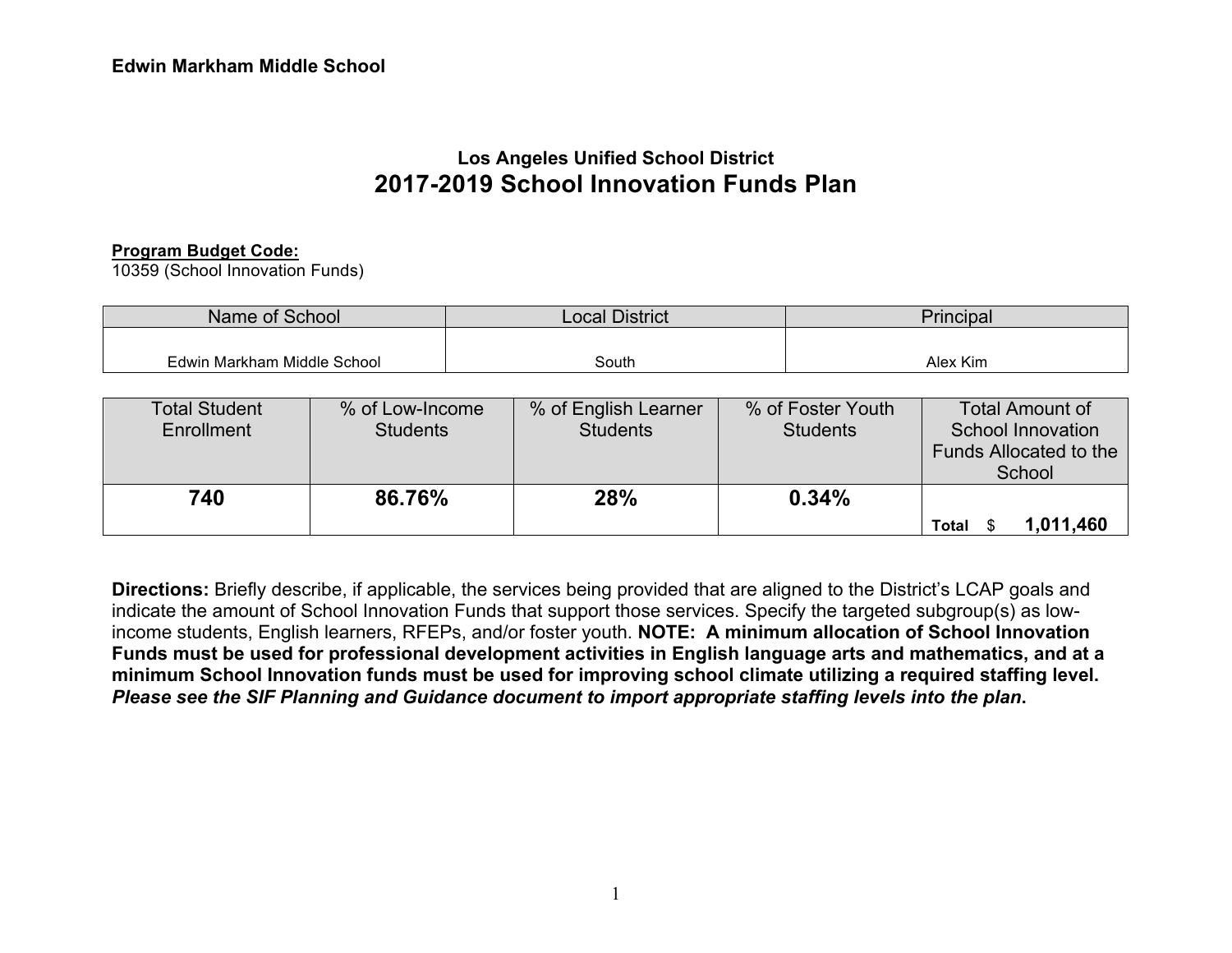#### **To create additional rows, click outside a row on the right side then press enter.**

| To create additional rows, click outside a row on the right side then press enter.                                                                                                                                                                                                                                                     |                     |                            |                                                                 |                                                        |
|----------------------------------------------------------------------------------------------------------------------------------------------------------------------------------------------------------------------------------------------------------------------------------------------------------------------------------------|---------------------|----------------------------|-----------------------------------------------------------------|--------------------------------------------------------|
| Description of Services that address:                                                                                                                                                                                                                                                                                                  | <b>School Year</b>  | Amount of                  | Targeted                                                        | <b>Related District-wide</b>                           |
| <b>100% Graduation</b>                                                                                                                                                                                                                                                                                                                 | [mark applicable    | School                     | <b>Student</b>                                                  | <b>SY17-18 LCAP</b>                                    |
| Budgeted priorities should be based upon the school's analysis of the<br>following disaggregated data of low-income, English learners, RFEPs,<br>and foster youth:<br><b>Graduation rate</b><br>Percentage of high school students on-track for A-G with a "C"<br>Percentage of students with an Individual Graduation Plan<br>meeting | $year(s)$ ]         | Innovation<br><b>Funds</b> | Group(s):<br>Low-income,<br>EL, RFEP,<br>and/or Foster<br>Youth | <b>Targets</b>                                         |
| Teacher X Time (10371)                                                                                                                                                                                                                                                                                                                 |                     |                            | Low-Income, EL                                                  | Graduation Rate: 81%                                   |
| Teachers will participate in sessions in efforts to create                                                                                                                                                                                                                                                                             | October-<br>2017-   | 18,657                     | students, RFEP                                                  | Percentage of high<br>$\bullet$<br>school students on- |
| rigorous lessons that better prepare students to pass high                                                                                                                                                                                                                                                                             | June<br>18          |                            | and Foster Youth                                                | track for A-G with a "C":                              |
| stakes exams and meet graduation criteria. To increase the                                                                                                                                                                                                                                                                             | $2018 -$<br>August- |                            |                                                                 | 50%                                                    |
| academic achievement and student grades specifically in                                                                                                                                                                                                                                                                                | June<br>19          | 9329                       |                                                                 | Percentage of students<br>with an Individual           |
| the area of ELA and Math, teachers will plan lessons with                                                                                                                                                                                                                                                                              |                     |                            |                                                                 | <b>Graduation Plan</b>                                 |
| a focus on improving Writing Skills, Reading Skills and                                                                                                                                                                                                                                                                                |                     |                            |                                                                 | meeting: 100%                                          |
| Small Group Learning. To increase our graduation rate to<br>100%, Teacher X-time will provide teachers with the                                                                                                                                                                                                                        |                     |                            |                                                                 |                                                        |
| opportunity to collaborate and analyze SBAC data. With                                                                                                                                                                                                                                                                                 |                     |                            |                                                                 |                                                        |
| this information they will create lessons and assessments                                                                                                                                                                                                                                                                              |                     |                            |                                                                 |                                                        |
| to provide engaging lessons and measure learning. During                                                                                                                                                                                                                                                                               |                     |                            |                                                                 |                                                        |
| the year they will continue to analyze assessment results                                                                                                                                                                                                                                                                              |                     |                            |                                                                 |                                                        |
| to plan next steps and include instructional strategies in                                                                                                                                                                                                                                                                             |                     |                            |                                                                 |                                                        |
| order to help at-risk students and increase graduation rate.                                                                                                                                                                                                                                                                           |                     |                            |                                                                 |                                                        |
|                                                                                                                                                                                                                                                                                                                                        |                     |                            |                                                                 |                                                        |
|                                                                                                                                                                                                                                                                                                                                        |                     |                            |                                                                 |                                                        |
| <b>Contracted Instructional Services (50002)</b>                                                                                                                                                                                                                                                                                       |                     |                            |                                                                 |                                                        |
| City Year-provides support to 200 students in the 6th, 7th,<br>and 8th grade who exhibit early warning indicators such                                                                                                                                                                                                                 |                     |                            | Low-Income<br>students, EL                                      |                                                        |
| as poor attendance, behavior, and poor performance in                                                                                                                                                                                                                                                                                  |                     |                            | students, RFEP,                                                 |                                                        |
| ELA and Math. City Year works with teachers to plan                                                                                                                                                                                                                                                                                    | 2018-<br>October.   |                            | and Foster Youth                                                |                                                        |
| effective activities in the classroom and work in small                                                                                                                                                                                                                                                                                | 19<br>- June        | 57,000                     |                                                                 |                                                        |
| groups with focus students. Focus list students are                                                                                                                                                                                                                                                                                    |                     |                            |                                                                 |                                                        |
| identified using the HMH Inventory assessments and                                                                                                                                                                                                                                                                                     |                     |                            |                                                                 |                                                        |
| partner teacher input. City Year works closely with focus                                                                                                                                                                                                                                                                              |                     |                            |                                                                 |                                                        |
| students in sharing data and goal setting. Partner teacher                                                                                                                                                                                                                                                                             |                     |                            |                                                                 |                                                        |
|                                                                                                                                                                                                                                                                                                                                        |                     |                            |                                                                 |                                                        |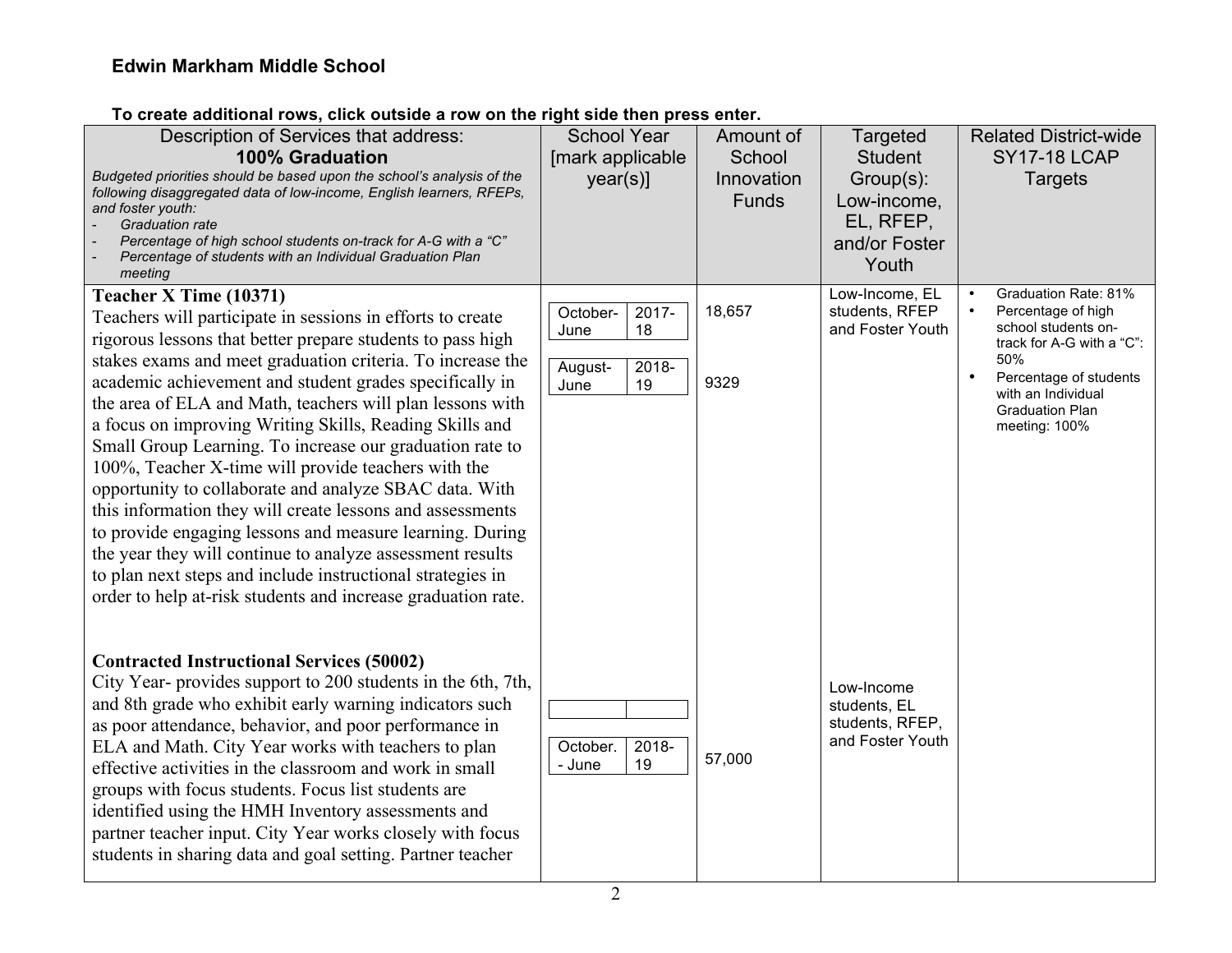| and City Year member monitor student progress. City year<br>members support during class time, and support its focus<br>students before, during and after-school. City Year also<br>collaborates with classroom teachers in order to provide<br>differentiated support for its focus students. City Year<br>members help support in all parent and student activities<br>and also organize additional events for students during and<br>after school. This will support our effort in increasing<br>student reading levels leading to a higher success rate in<br>ELA and Math.                                                                                                                                                                                                                                                                                                            |                                                                          |                |                                                                   |  |
|--------------------------------------------------------------------------------------------------------------------------------------------------------------------------------------------------------------------------------------------------------------------------------------------------------------------------------------------------------------------------------------------------------------------------------------------------------------------------------------------------------------------------------------------------------------------------------------------------------------------------------------------------------------------------------------------------------------------------------------------------------------------------------------------------------------------------------------------------------------------------------------------|--------------------------------------------------------------------------|----------------|-------------------------------------------------------------------|--|
| <b>Contracted Instructional Services (50002)</b><br>Mesa- provides support to 200 students in $6^{\text{th}}$ , $7^{\text{th}}$ , and $8^{\text{th}}$<br>grade students with scientific concepts. Mesa Members<br>work with students in order to help students create<br>engineering projects. Students participate in local and<br>regional competitions in UC Irvine and other University<br>campuses. Students have the opportunity to get lessons in<br>computer coding and engineering concepts from scientists<br>and engineers. Students have the opportunity to visit<br>University Campuses and learn about requirements in<br>stem related careers. The Mesa staff works closely with<br>teachers to target NGSS standards that will help increase<br>student grades. They also provide students with<br>information about A-G requirements through the<br>University workshops. | October.-<br>$2017 -$<br>18<br>June<br>2018-<br>October.<br>19<br>- June | 6,000<br>5,000 | Low-Income<br>students, RFEP,<br>and Foster Youth                 |  |
| <b>Counselor (110161)</b><br>An additional counselor will help support our goal of<br>100% graduation by meeting with students in order to<br>establish academic goals and prepare an individual growth<br>plan for each student. The counselor will collaborate with<br>teachers and parents about behavior and academic growth<br>of students. Will support with implementing restorative                                                                                                                                                                                                                                                                                                                                                                                                                                                                                                | 2017-18<br>Aug.-<br>June                                                 | 115,897        | Low-Income<br>students, EL<br>students, RFEP,<br>and Foster Youth |  |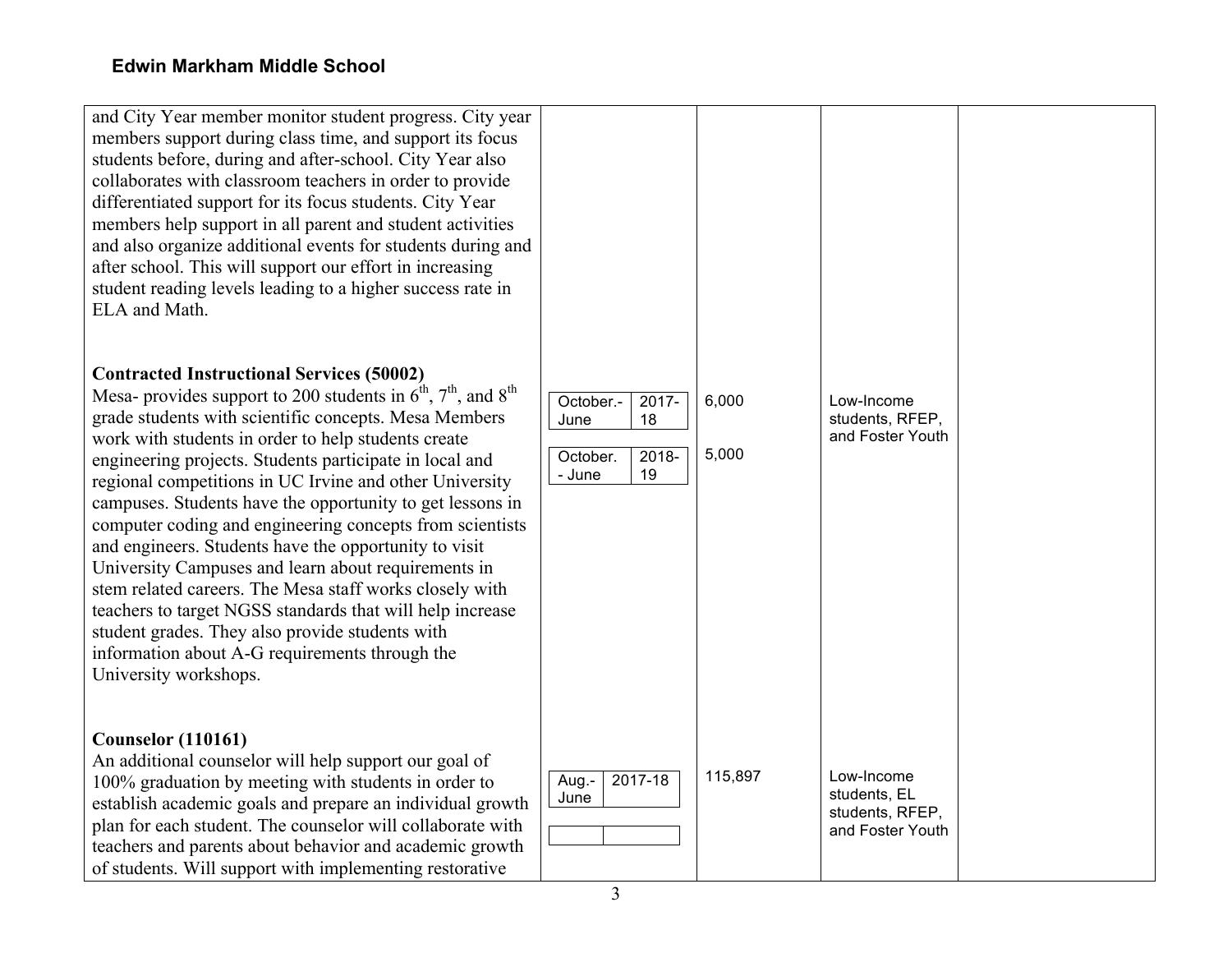practices to provide tiered intervention to support student behavior needs. The counselor will plan parent meetings to inform and empower parents about the importance of attendance, academic monitoring and involvement in the school's instructional program. In addition, the counselor will communicate regularly with parents about student progress and conduct monthly grade level expectation assemblies. The counselor will meet with students to complete IGP's and support with our school's effort of achieving 100% graduation rate and IGP meetings. **Professional Development Teacher X-time (10375)** Teachers will have the opportunity to collaborate with their teams in order to increase the academic achievement and student grades specifically in the area of ELA and Math. Teachers will participate in a series of professional development workshops concentrating on topics such as Writing across the curriculum, DOK questioning, and Small Group Learning. This will allow teachers to receive support and training in order to create engaging lessons for struggling students and increase student success rate in core classes necessary for graduation eligibility. October.- June 2017- 18 18,657 Low-Income students, EL students, RFEP, and Foster Youth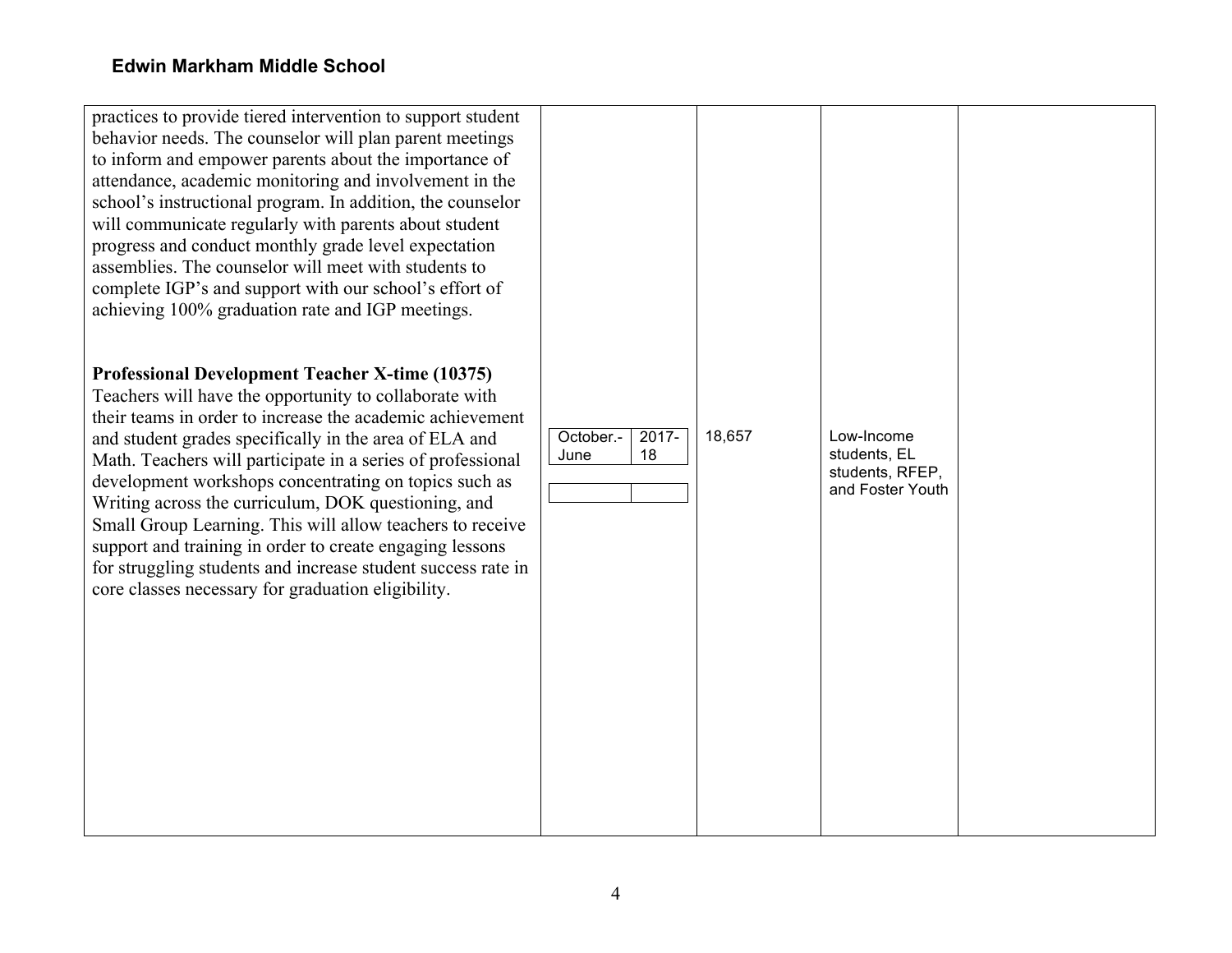| Description of Services that address:<br><b>Proficiency for All</b><br>Budgeted priorities should be based upon the school's analysis of the<br>following disaggregated data of low-income, English learners, RFEPs<br>and foster youth:<br>Percentage of students who met or exceeded standards in $3^{rd}$ - $8^{th}$ ,<br>11 <sup>th</sup> grade English language arts<br>Percentage of students who met or exceeded standards in $3^{rd}$ -8 <sup>th</sup> ,<br>11 <sup>th</sup> grade mathematics<br>EL reclassification rate<br>Rate of ELs making annual progress on CELDT<br>Decrease in long-term English learners (LTELs)                                                                                                                                                                                                                                                                                                                                                                                                                                                                                                                                                                                                                                                                                                                                                                                                   | <b>School Year</b><br>[mark<br>applicable<br>year(s)] | Amount of<br>School<br>Innovation<br>Funds | Targeted<br><b>Student</b><br>Group(s):<br>Low-income,<br>EL, RFEP,<br>and/or Foster<br>Youth | <b>Related District-wide</b><br><b>SY17-18 LCAP</b><br><b>Targets</b>                                                                                                                                                                                                                                                                                                                                          |
|---------------------------------------------------------------------------------------------------------------------------------------------------------------------------------------------------------------------------------------------------------------------------------------------------------------------------------------------------------------------------------------------------------------------------------------------------------------------------------------------------------------------------------------------------------------------------------------------------------------------------------------------------------------------------------------------------------------------------------------------------------------------------------------------------------------------------------------------------------------------------------------------------------------------------------------------------------------------------------------------------------------------------------------------------------------------------------------------------------------------------------------------------------------------------------------------------------------------------------------------------------------------------------------------------------------------------------------------------------------------------------------------------------------------------------------|-------------------------------------------------------|--------------------------------------------|-----------------------------------------------------------------------------------------------|----------------------------------------------------------------------------------------------------------------------------------------------------------------------------------------------------------------------------------------------------------------------------------------------------------------------------------------------------------------------------------------------------------------|
| <b>Instructional Coach (13297)</b><br>will support the effective implementation of district and<br>school initiatives. The coach will tutor and work with at<br>risk students individually or in small groups to offer<br>additional help in Mathematics and ELA. Instructional<br>Coach will coordinate intervention sessions to be offered<br>to students to provide additional support during the school<br>day and monitor at risk student progress by working with<br>students who need support in Math and ELA. Instructional<br>Coach will also provide professional development for<br>teachers on instructional strategies and classroom practices<br>aligned to research and standards based instruction for<br>ELA and Math. Instructional Coach will use data to<br>assist teachers in creating intervention plans and<br>identifying students who need targeted supports. In<br>addition, the Coach will also support EL students<br>struggling in meeting reclassification criteria by providing<br>tutoring and support to EL teachers. The Instructional<br>Coach will conduct parent workshops in order to build<br>capacity with parents and students in order to support<br>student learning for all at-risk students. The<br>instructional coach is a vital piece in order to continue<br>our steady increase of student reclassification, and<br>continue to increase our students' ELA and Math SBAC<br>scores. | 2017-18<br>Aug.<br>June<br>2018-19<br>Aug.<br>June    | 115,897.00<br>231,794.00                   | Low- income, EL<br>students, RFEP,<br>and or Foster<br>Youth                                  | Percentage of<br>students who met or<br>exceeded standards<br>in $3^{rd} - 8^{th}$ , 11 <sup>th</sup> grade<br>ELA: 46%<br>Percentage of<br>students who met or<br>exceeded standards<br>in $3^{rd} - 8^{th}$ , 11 <sup>th</sup> grade<br>math: 36%<br>EL reclassification<br>rate: 22%<br>Rate of ELs making<br>annual progress on<br><b>CELDT: 57%</b><br>Decrease in long-<br>term English<br>learners: 17% |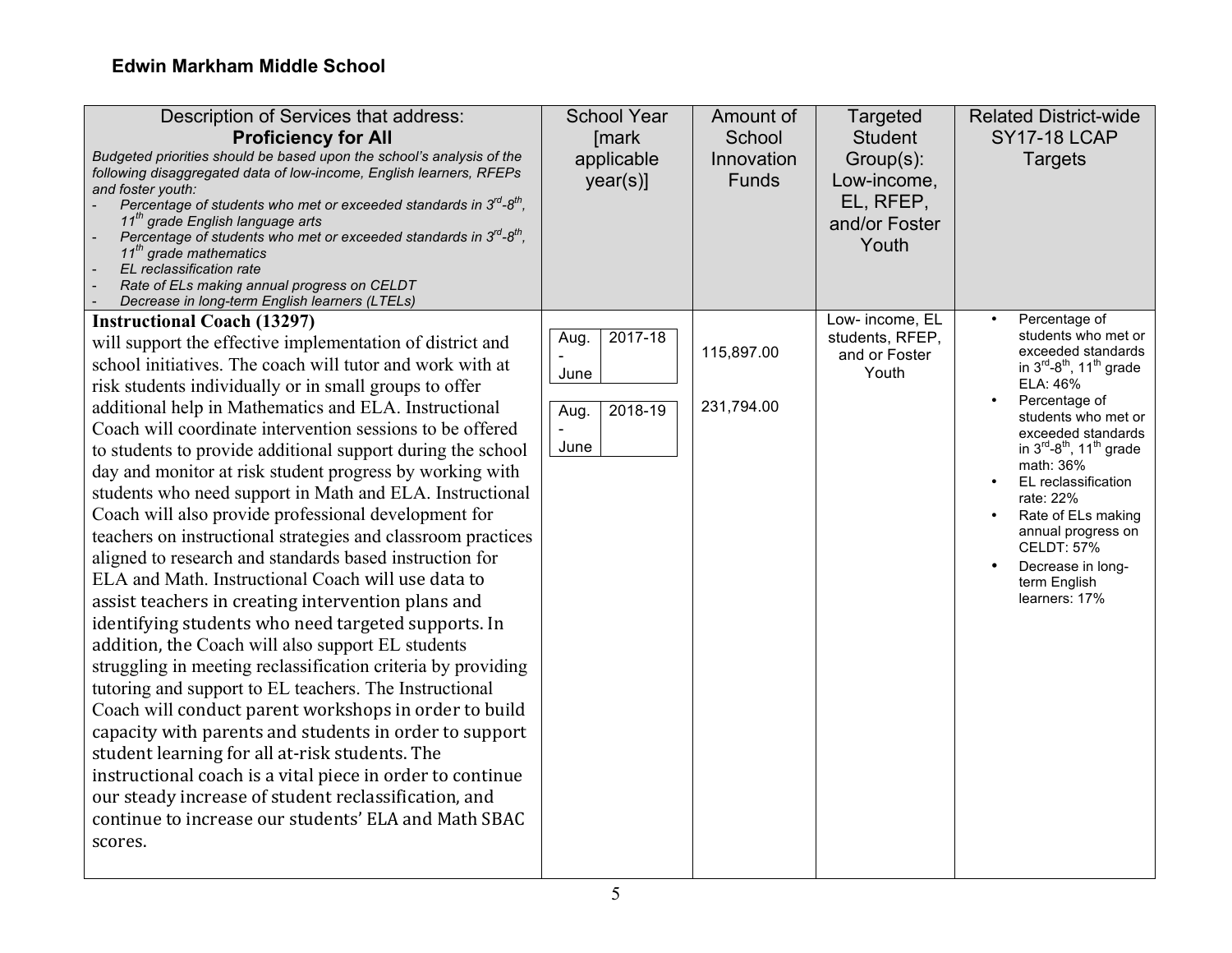| <b>ELA Class-Size Reduction Teacher (13641)</b><br>Class size reduction teacher will reduce class sizes to be<br>able to provide more individualized instruction to students.<br>This will allow low performing students to receive the<br>additional support that is needed to become successful in<br>the focused content area. CSR Teacher will participate in<br>grade level planning time during the school day to create<br>common lessons, assessments, curriculum map and<br>activities for students that will specifically focus on<br>Common Core Standards. This will allow teachers to<br>better prepare students to mastery level for Interim<br>Assessments and SBAC in order to increase 10 points in<br>ELA SBAC scores. | $2017 - 18$<br>Aug.<br>June<br>2018-19<br>Aug.<br>June | 111,873<br>111,873 | Low income, EL,<br>RFEP, and/or<br><b>Foster Youth</b>            |
|------------------------------------------------------------------------------------------------------------------------------------------------------------------------------------------------------------------------------------------------------------------------------------------------------------------------------------------------------------------------------------------------------------------------------------------------------------------------------------------------------------------------------------------------------------------------------------------------------------------------------------------------------------------------------------------------------------------------------------------|--------------------------------------------------------|--------------------|-------------------------------------------------------------------|
| IT Support Tech (25691)<br>Assists school administration with maintaining online<br>presence on school website to inform parents, students and<br>the community of upcoming events and important<br>information. Will assist with set up and activation of<br>student single sign on accounts in order for students to<br>access achieve 3000 and other support programs for<br>students and teachers. Will also help manage school<br>software and technology infrastructure with the goal of<br>better integration of blended learning technologies into<br>classroom instruction with a focus in supporting ELA<br>classrooms with Achieve 3000 and setting up devices for<br>SBAC testing.                                           | $2017 - 18$<br>Aug.<br>June<br>2018-19<br>Aug.<br>June | 73,127<br>73,127   | Low-Income<br>students, EL<br>students, RFEP,<br>and Foster Youth |
| Library Aide (21021)<br>provides guidance and assistance to students in the<br>selection of books and using other library resources under<br>the direct supervision of a classroom teacher. The assistant<br>will help support the teacher with small group instruction<br>in order to provide additional support for our struggling                                                                                                                                                                                                                                                                                                                                                                                                     | Aug.<br>2017-18<br>June                                | 13,522             | Low-Income<br>students. EL                                        |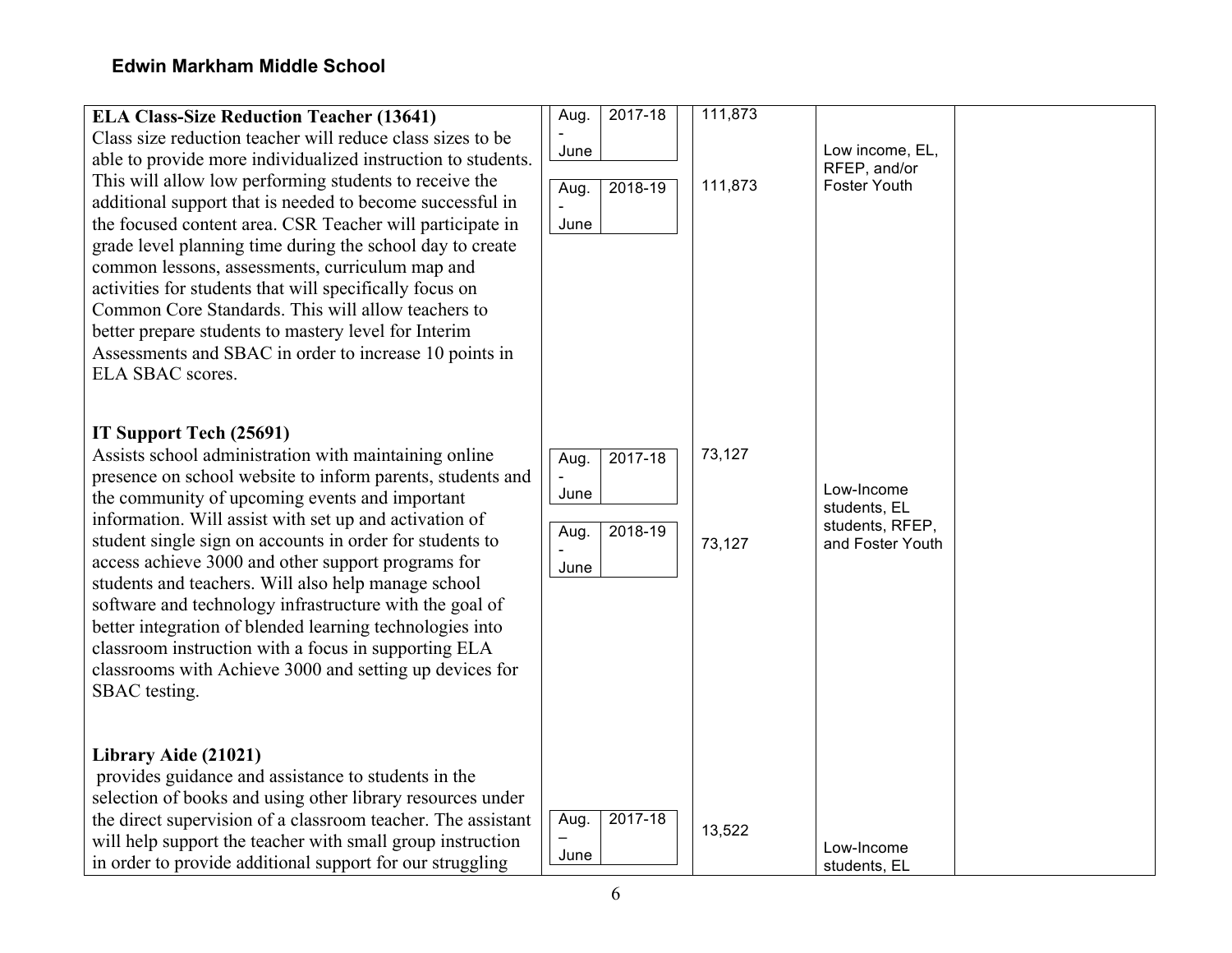| students. The aide will present educational information on<br>research strategies to students and support teachers in<br>accessing research material. The aide will also assist<br>parents in accessing the library services for students. This<br>will help support our goal in improving Lexile Levels for<br>students.                                                                                                                                                                                                                                                                                                                                                                                                                                                                                                                             | 2018-19<br>Aug.<br>June                            | 13,522             | students, RFEP,<br>and Foster Youth                               |  |
|-------------------------------------------------------------------------------------------------------------------------------------------------------------------------------------------------------------------------------------------------------------------------------------------------------------------------------------------------------------------------------------------------------------------------------------------------------------------------------------------------------------------------------------------------------------------------------------------------------------------------------------------------------------------------------------------------------------------------------------------------------------------------------------------------------------------------------------------------------|----------------------------------------------------|--------------------|-------------------------------------------------------------------|--|
| <b>Instructional Materials (40267)</b><br>student level readers to support teachers in implementing<br>balanced literacy in ELA classrooms. These books will<br>support focus around ELA curriculum and intervention to<br>support growth in student reading levels. These readers<br>will be bought according to student level in order to<br>provide interesting and engaging reading material for<br>struggling students. These student level readers are vital in<br>order to continue our current plan to increase student<br>Lexile Levels and ELA SBAC scores. The school will also<br>purchase science reading material in order to provide<br>engaging supplemental reading material.                                                                                                                                                        | 2017-18<br>Aug.<br>June<br>2018-19<br>Aug.<br>June | 9,808<br>11,103    | Low-Income<br>students, EL<br>students, RFEP,<br>and Foster Youth |  |
| <b>Math Class Size Reduction Teacher (13644)</b><br>Class size reduction teacher will reduce class sizes to be<br>able to provide more individualized instruction to students,<br>as well as, implement differentiation of instruction more<br>efficiently. This will allow low performing students to<br>receive the additional support that is needed to become<br>successful in the focused content area. The CSR teacher<br>will participate in grade level planning time during the<br>school year to create common lessons, assessments,<br>curriculum maps and activities for students that will<br>specifically focus on Common Core Standards. This will<br>allow teachers to better prepare students to meet mastery<br>level for Interim Assessments and the SBAC. Teachers<br>will collaborate in data cycles to determine best practices | 2017-18<br>Aug.<br>June<br>2018-19<br>Aug.<br>June | 111,873<br>111,873 | Low-Income<br>students, EL<br>students, RFEP,<br>and Foster Youth |  |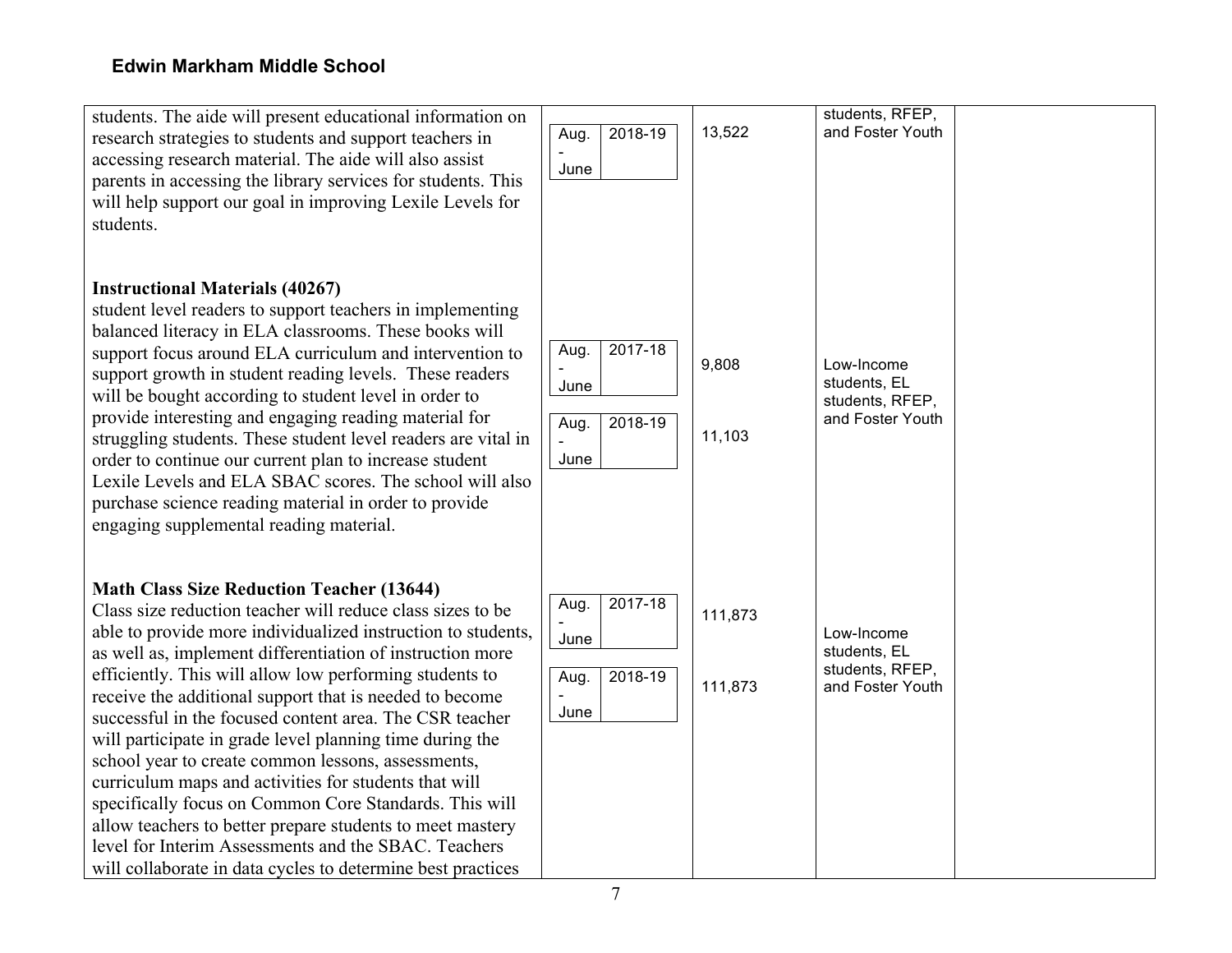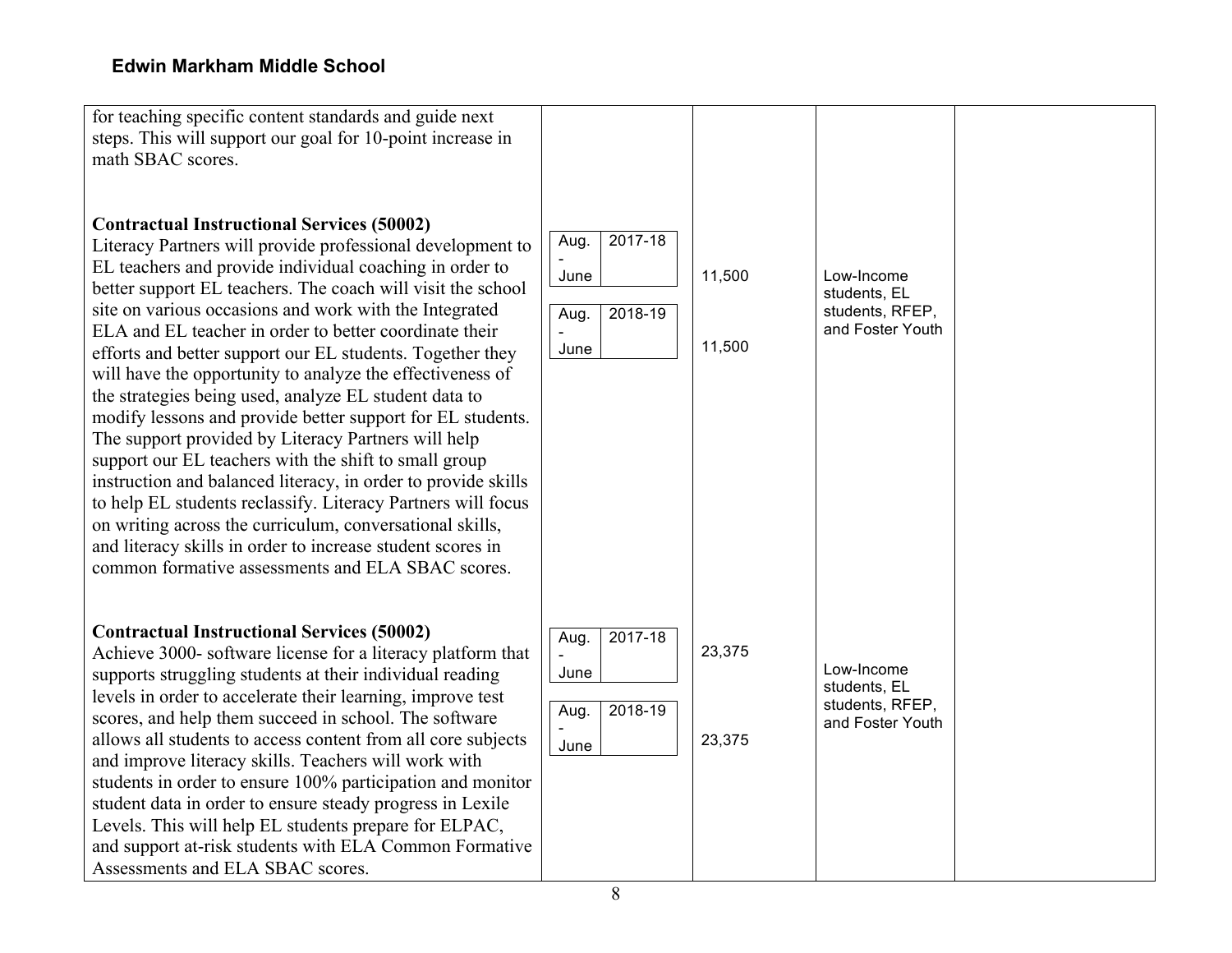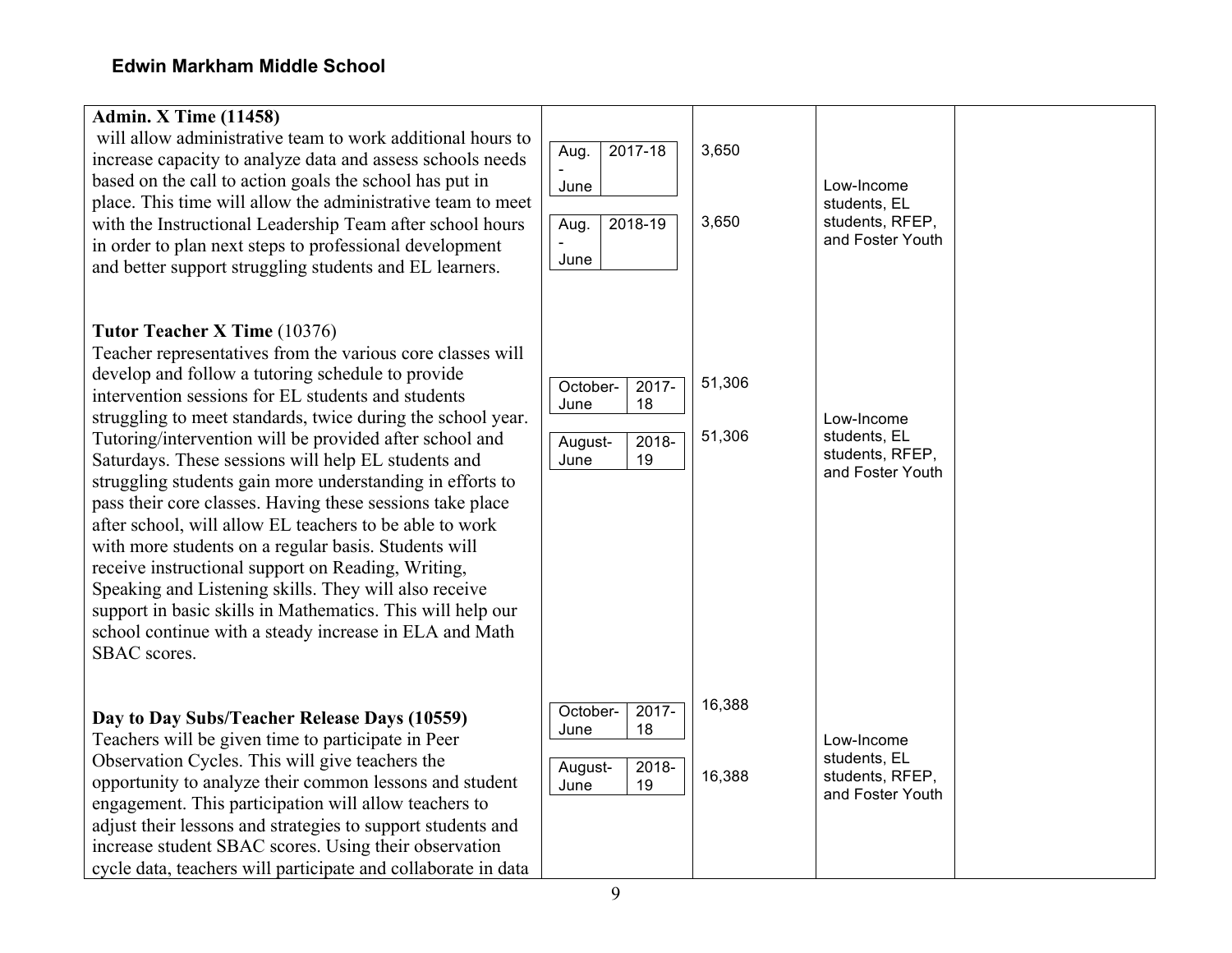| cycles using Lexile Levels and assessment data. This will<br>help determine best practices for teaching specific<br>standards and guide instructional next steps for reviewing<br>and reinforcing reading, writing, listening and speaking<br>skills in their departments. Teachers will also have the<br>opportunity to participate on observing teachers modeling<br>best practices and provide feedback to their teams as part<br>of their professional development and reflection.                                                                                |                                                               |                                                   |                                                                                        |                                                                                                                                                                                                                  |
|-----------------------------------------------------------------------------------------------------------------------------------------------------------------------------------------------------------------------------------------------------------------------------------------------------------------------------------------------------------------------------------------------------------------------------------------------------------------------------------------------------------------------------------------------------------------------|---------------------------------------------------------------|---------------------------------------------------|----------------------------------------------------------------------------------------|------------------------------------------------------------------------------------------------------------------------------------------------------------------------------------------------------------------|
| Description of Services that address:<br>100% Attendance<br>Budgeted priorities should be based upon the school's analysis of the<br>following disaggregated data of low-income, English learners, RFEPs and<br>foster youth:<br>Percentage of students with a 96% (172-180 days) attendance rate<br>Percentage of students missing 16 days or more in a school year<br>Percentage of all staff attending 96% or above                                                                                                                                                | <b>School Year</b><br>[mark<br>applicable<br>year(s)]         | Amount of<br>School<br>Innovation<br><b>Funds</b> | Targeted<br>Student<br>Group(s):<br>Low-income,<br>EL, RFEP,<br>and/or Foster<br>Youth | <b>Related District-wide</b><br><b>SY17-18 LCAP</b><br><b>Targets</b>                                                                                                                                            |
| PSA (12101)<br>utilize a three-tiered model to improve individual and<br>system wide student attendance engagement,<br>achievement and graduation. Will work directly with<br>students who experience difficulty in achieving their<br>academic potential due to social and emotional barriers.<br>The PSA will organize a school wide incentive program in<br>order to improve student attendance. The PSA will also<br>work with individual students having difficulty with their<br>attendance by providing support to families and following<br>up with students. | $2018 -$<br>Aug-<br>19<br>June                                | 121,022.11                                        | Low-Income<br>students, EL<br>students, RFEP,<br>and Foster Youth                      | Percentage of students<br>with a 96% or higher<br>attendance rate: 75%<br>Percentage of students<br>missing 16 days or more<br>in a school year: 9%<br>Percentage of all staff<br>attending 96% or above:<br>78% |
| <b>Clerical Over Time (21427)</b><br>Update student records, contact parents, finalize grades<br>for students participating in intervention program and<br>support with informing parents of students who need<br>additional support in order to meet graduation<br>requirements.                                                                                                                                                                                                                                                                                     | 2017-<br>Aug-<br>18<br>June<br>$2018 -$<br>Aug-<br>19<br>June | 1526<br>1526                                      | Low-Income<br>students, EL<br>students, RFEP,<br>and Foster Youth                      |                                                                                                                                                                                                                  |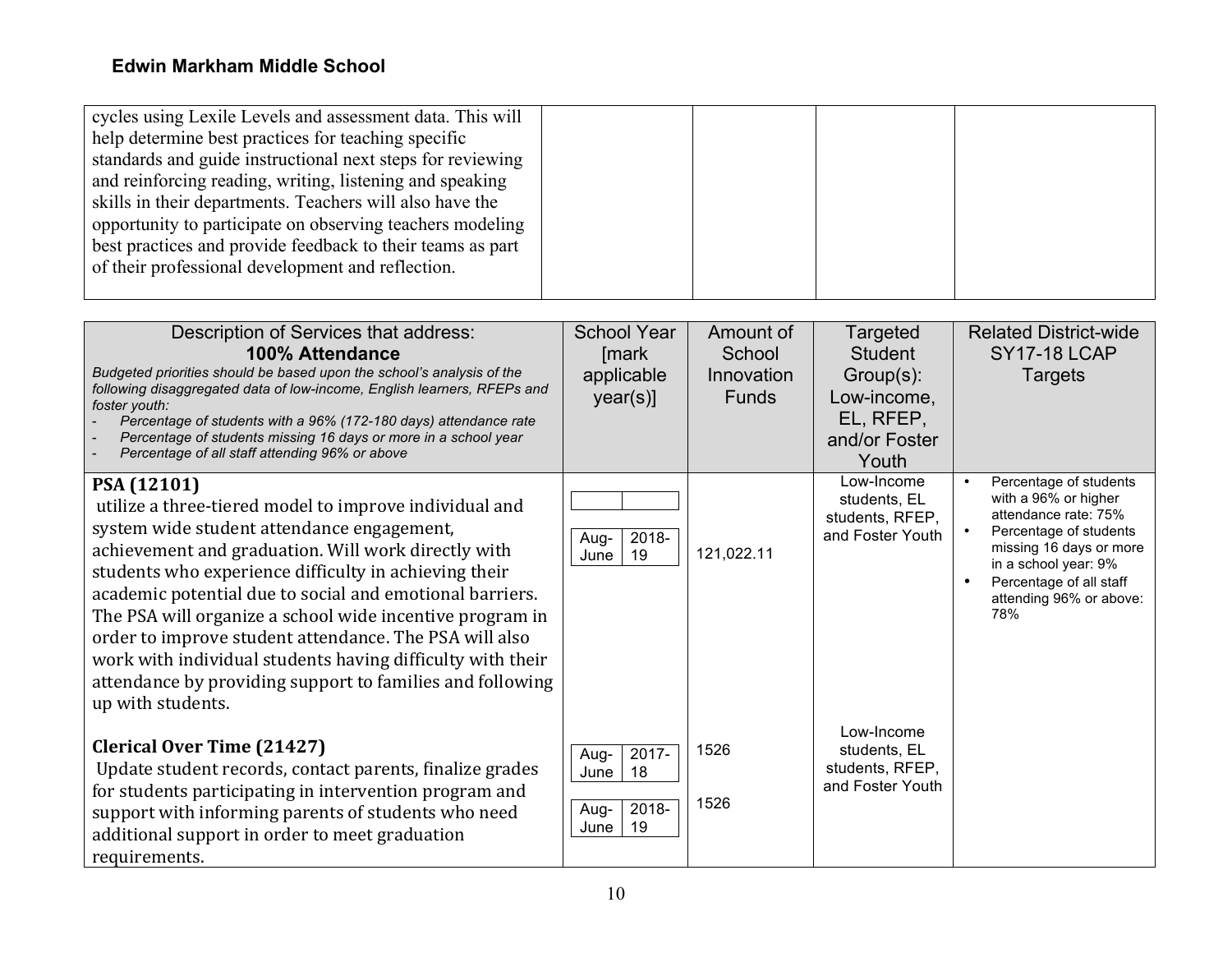| Description of Services that address:<br><b>Parent, Community and Student Engagement</b><br>Budgeted priorities should be based upon the school's analysis of the<br>following disaggregated data of low-income, English learners, RFEPs,<br>and foster youth:<br>Percentage of parent/caregiver participation on School Experience<br>Survey<br>Percentage of schools training parents on academic initiatives<br>(minimum 4 workshops annually)               | <b>School Year</b><br>[mark<br>applicable<br>$year(s)$ ]                | Amount of<br>School<br>Innovation<br><b>Funds</b> | Targeted<br><b>Student</b><br>Group(s):<br>Low-income,<br>EL, RFEP,<br>and/or Foster<br>Youth | <b>Related District-wide</b><br><b>SY17-18 LCAP</b><br><b>Targets</b>                                                                                                                                               |
|-----------------------------------------------------------------------------------------------------------------------------------------------------------------------------------------------------------------------------------------------------------------------------------------------------------------------------------------------------------------------------------------------------------------------------------------------------------------|-------------------------------------------------------------------------|---------------------------------------------------|-----------------------------------------------------------------------------------------------|---------------------------------------------------------------------------------------------------------------------------------------------------------------------------------------------------------------------|
| Non-cap equipment (40124)<br>to purchase laptops that will support students learning<br>in classrooms to better integrate blended learning in<br>classroom instruction. In addition, calculators will be<br>purchased in order to support student learning in<br>mathematics classrooms. This equipment will also be<br>used to provide parent workshops in different<br>programs utilized by the district and school, such as<br>Schoology, Achieve 3000, etc. | $2017 -$<br>October-<br>18<br>June<br>2018-<br>August-<br>19<br>June    | 34,298<br>10,378                                  | Low-Income<br>students, EL<br>students, RFEP,<br>and Foster Youth                             | Percentage of<br>parent/caregiver<br>participation on School<br><b>Experience Survey:</b><br>62%<br>Percentage of schools<br>$\bullet$<br>training parents on<br>academic initiatives<br>(min. 4 workshops):<br>94% |
| <b>General Supplies (40227)</b><br>General supplies to support the academic achievement<br>of students in physical education, and science elective<br>courses. In addition, these funds will be utilized to help<br>support the academic achievement of struggling<br>students in core classes and for professional<br>development. The funds will also be used to fund<br>supplies for the intervention program for struggling<br>students and EL learners.    | October-<br>$2017 -$<br>18<br>June<br>$2018 -$<br>August-<br>19<br>June | 20,000<br>15,000                                  | Low-Income<br>students, EL<br>students, RFEP,<br>and Foster Youth                             |                                                                                                                                                                                                                     |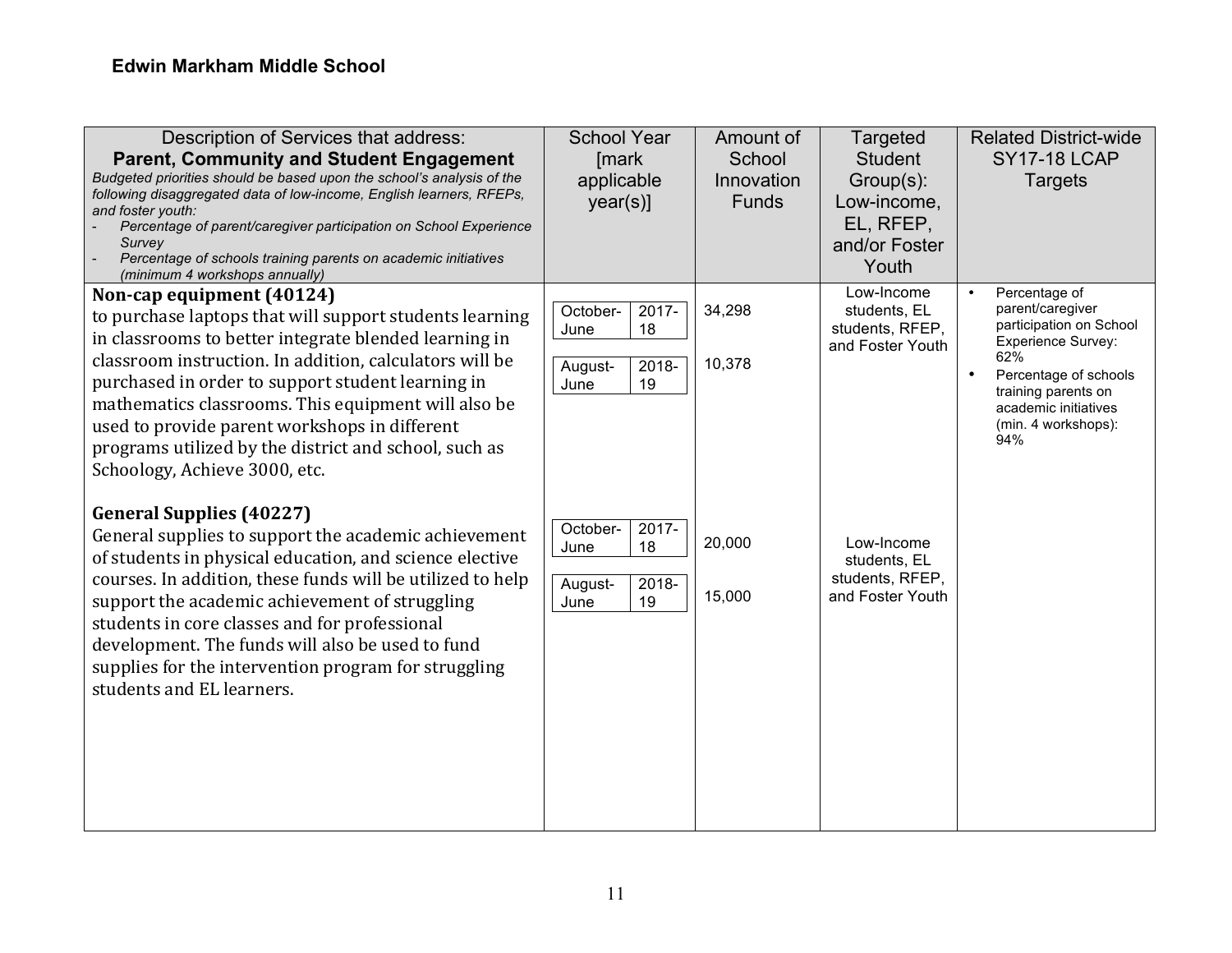| Description of Services that address: School Safety<br>Budgeted priorities should be based upon the school's analysis of the<br>following disaggregated data of low-income, English learners, RFEPs,<br>and foster youth:<br>Single student suspension rate<br><b>Expulsion rate</b><br>Extent to which the school is implementing the Discipline<br><b>Foundation Policy</b><br>Percentage of students who feel safe at school                                                                                                                                                                                                                                                                                                                                                                                                                                                                    | <b>School Year</b><br>[mark]<br>applicable<br>$year(s)$ ]        | Amount of<br>School<br>Innovation<br><b>Funds</b> | Targeted<br><b>Student</b><br>Group(s):<br>Low-income,<br>EL, RFEP,<br>and/or Foster<br>Youth<br>Low-Income | <b>Related District-</b><br>wide SY17-18<br><b>LCAP Targets</b><br>Suspension rate:                                                                                                          |
|----------------------------------------------------------------------------------------------------------------------------------------------------------------------------------------------------------------------------------------------------------------------------------------------------------------------------------------------------------------------------------------------------------------------------------------------------------------------------------------------------------------------------------------------------------------------------------------------------------------------------------------------------------------------------------------------------------------------------------------------------------------------------------------------------------------------------------------------------------------------------------------------------|------------------------------------------------------------------|---------------------------------------------------|-------------------------------------------------------------------------------------------------------------|----------------------------------------------------------------------------------------------------------------------------------------------------------------------------------------------|
| <b>RJ Coordinator (14564)</b><br>will coordinate the implementation and coordination<br>of the Restorative Justice implementation plan to create<br>a positive school climate. The Restorative Justice<br>coordinator will work collaboratively with all<br>stakeholders to create a school culture shift that<br>utilizes a restorative framework by implementing<br>support systems for students who are struggling in<br>class. The coordinator will also implement a<br>mentorship program to support students and reduce<br>bullying or discipline incidents which will continue to<br>decrease our school's suspension rate. The RJ<br>Coordinator will work with counselors, PSA and PSW in<br>order to support students who are at-risk of not<br>meeting graduation requirements. In addition, The RJ<br>coordinator will help in the referral process for<br>students who need tutoring. | 2017-<br>August-<br>18<br>June<br>2018-<br>August-<br>19<br>June | 115,897<br>115,897                                | students, EL<br>students, RFEP,<br>and Foster Youth                                                         | .35%<br>Expulsion rate: .01%<br>Extent to which the<br>school is<br>implementing the<br>Discipline<br>Foundation Policy:<br>88%<br>Percentage of<br>students who feel<br>safe at school: 80% |
| <b>Supervision Aide (21628)</b><br>to further support coordination and intervention in our<br>school's goal of reducing bullying and addressing<br>campus climate. The campus aide will also assist<br>administrators and the Restorative Justice Coordinator<br>in working with teachers to support students with<br>behavior problems. Together with the RJ coordinator<br>will support in the reduction of our suspension rate<br>and help students feel safer with an additional adult<br>supporting in school supervision.                                                                                                                                                                                                                                                                                                                                                                    | 2017-<br>August-<br>18<br>June<br>2018-<br>August-<br>19<br>June | 16,798<br>16,798                                  | Low-Income<br>students, EL<br>students, RFEP,<br>and Foster Youth                                           |                                                                                                                                                                                              |